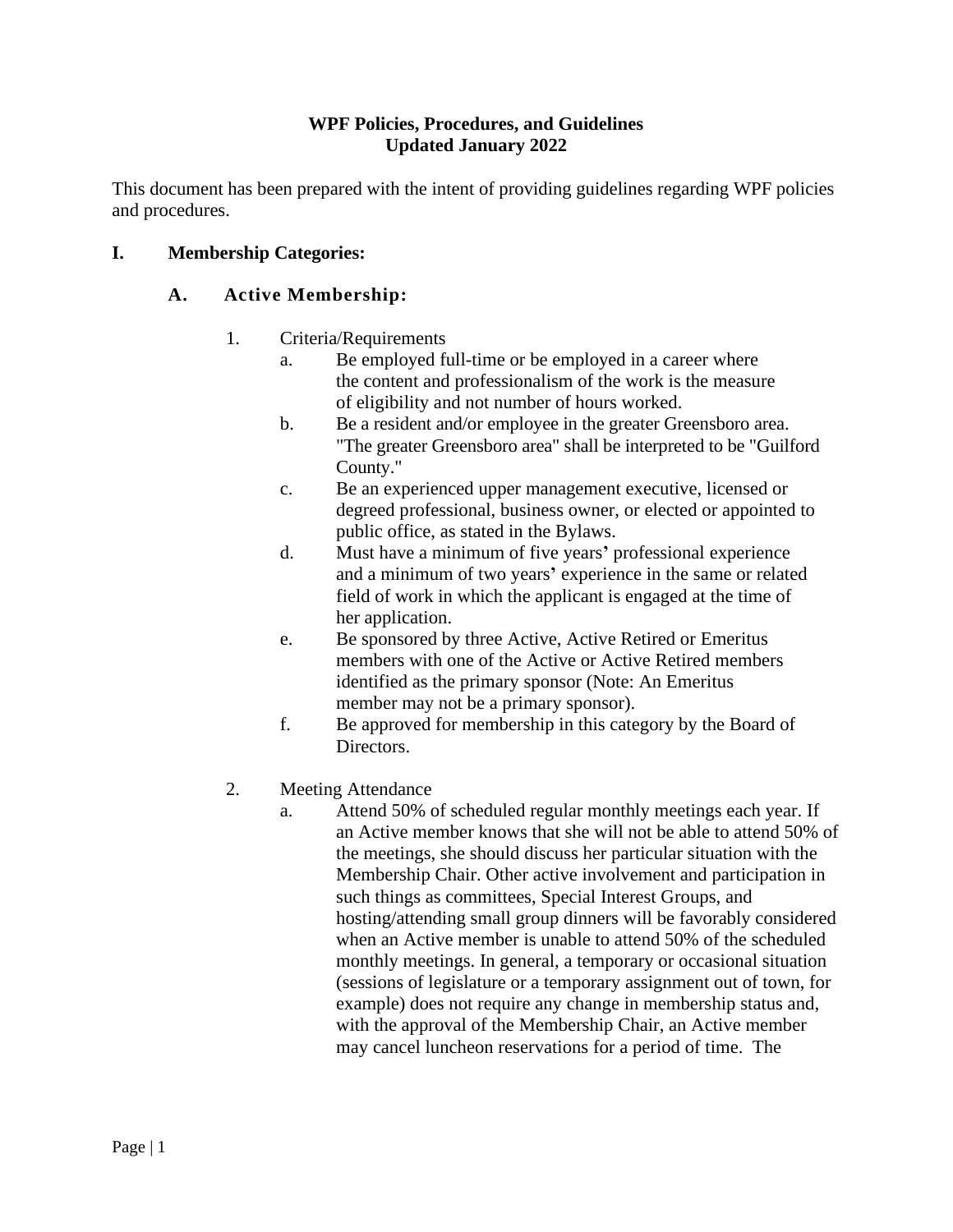final decision regarding membership status rests with the Board of Directors.

- b. May bring guests to luncheon meetings by making timely reservations and ensuring that the luncheon fee is paid by the day of the meeting.
- c. Must notify the Administrative Assistant or designated individual by the established deadline date if unable to attend a monthly luncheon meeting.
- d. A report reflecting the monthly attendance of each Active member shall be provided to the Membership Chair by the Administrative Assistant on an annual basis (after the December meeting). A reminder notice of the WPF attendance policy shall be sent to noncompliant members by the Membership Chair.
- 3. Benefits
	- a. May vote.
	- b. May sponsor new members.
	- c. Receives electronic communication and WPF website access.
- 4. Resigning/Changing Status
	- a. Shall notify the Chair of the Membership Committee in writing within thirty (30) days of any change in employment status or employment category.
	- b. May resign by notifying the Membership Chair in writing at least thirty (30) days prior to the effective date. In such event, there will be no dues refund for the current membership year.
	- c. If an Active member chooses or is placed in Supporting status or if she seeks Active Retired or Emeritus status during the fiscal year, the Active membership dues will serve as payment of Active Retired, Supporting or Emeritus membership dues for the remainder of that fiscal year.
	- d. Active members in good standing who resign may reapply, by June 1, to be restored to Active membership by returning the membership application without necessity of attending 3 meetings and having 3 sponsors, assuming there is space in the total membership and space in the appropriate membership category.
- 5. Occupational Categories of Members
	- 1. Accounting
	- 2. Advertising/Marketing
	- 3. Banking
	- 4. Business Owner
	- 5. Communications/Media
	- 6. Information Technology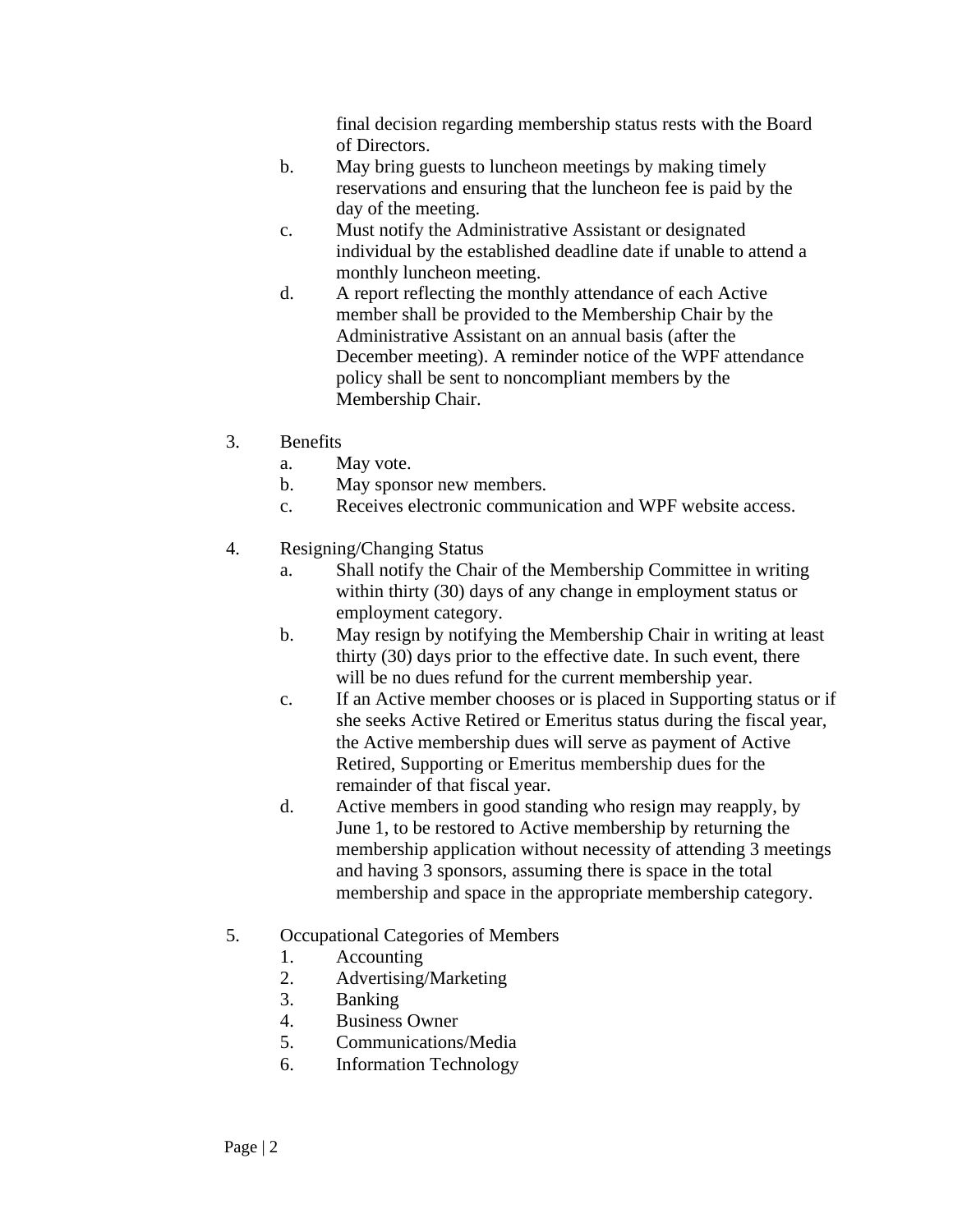- 7. Consulting
- 8. Development
- 9. Education
- 10. Engineering/Architecture
- 11. Fine Arts
- 12. Government/Elected/Appointed Official
- 13. Health Services/Mental
- 14. Health Services/Physical
- 15. Health Services/Other
- 16. Human Resources/Training
- 17. Design
- 18. Investments/Financial Services
- 19. Insurance/Risk Management
- 20. Law Judicial/Government
- 21. Law/Private Practice (1-5 in firm)
- 22. Law/Private Practice (6+ in firm)
- 23. Manufacturing/Production
- 24. Religious
- 25. Nonprofit Agency
- 26. Printing/Photography
- 27. Real Estate
- 28. Retail
- 29. Transportation/Travel
- 30. Foundation
- 31. Other

## **B. Active Retired Membership**

- 1. Criteria/Requirements
	- a. Be an Active member for three full years prior to applying for Active Retired membership status; and
	- b. Be 55 years of age or older; or
	- c. Be under 55 years of age with at least 25 years of professional service; and
	- d. No longer be employed full-time; and
	- e. Be approved for this status by the Board of Directors through a recommendation by the Membership Committee.
	- 2. Meeting Attendance
		- a. Not required to satisfy any attendance requirements.
		- b. Must notify the Administrative Assistant or designated individual by the established deadline date if unable to attend a monthly luncheon meeting.
		- c. May bring guests.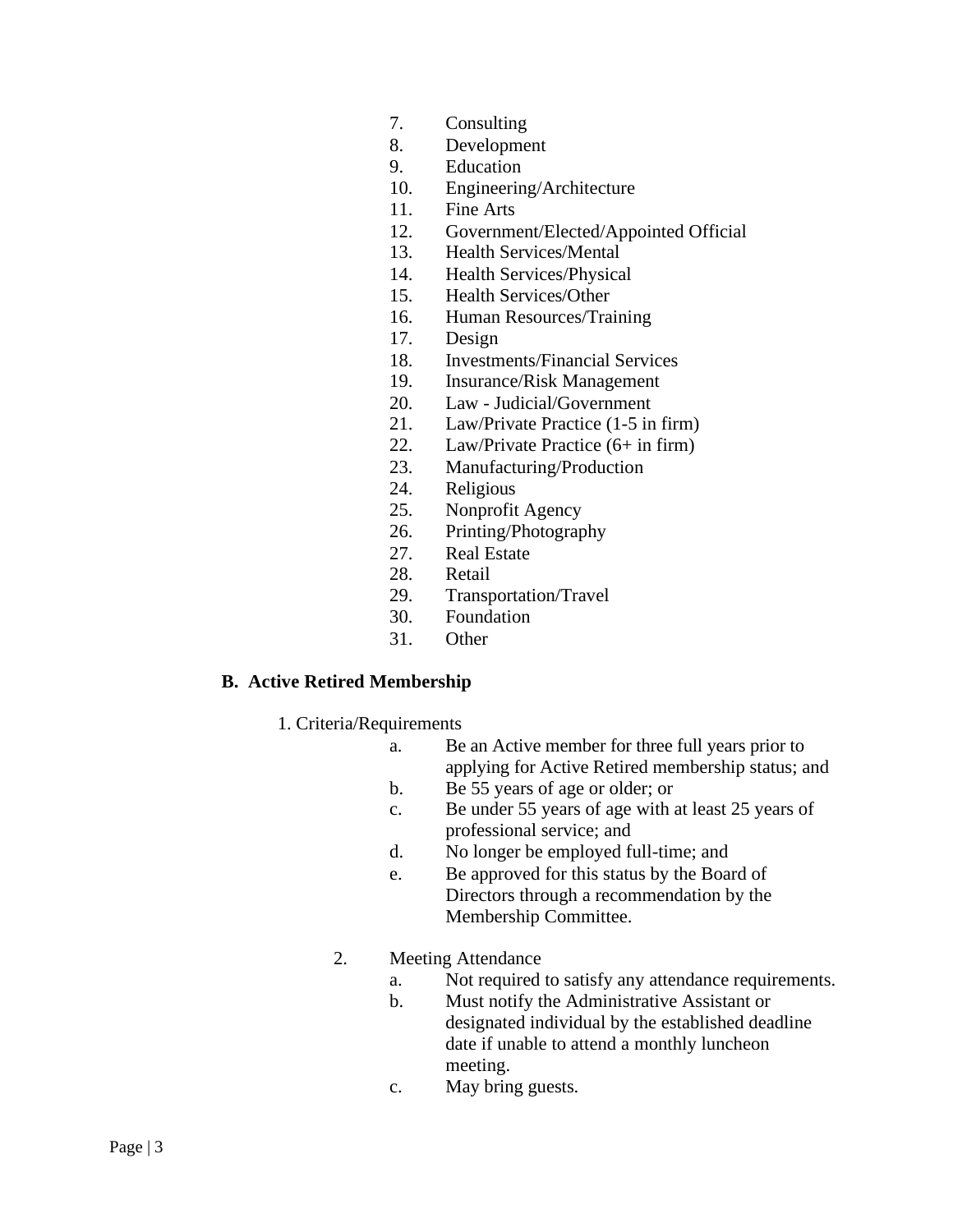- 3. Benefits/Restrictions
	- a. May serve as Secretary, Treasurer, Director-at-Large and Membership Chair.
	- b. May chair or serve on a committee.
	- c. May chair or participate in a Special Interest Group
	- d. Receives electronic communications and access to WPF website
	- e. May vote.
	- f. May sponsor new members.
	- 4. Resigning/Changing Status
		- a. May resign by writing to the Membership Chair at any time; however, there will be no dues refund for the current membership year.
		- b. Any change in status from Active Retired status will be handled on an individual basis by the Membership Committee with a recommendation to the Board of Directors.
		- c. Active Retired members in good standing who resign may reapply, by June 1, to be restored to Active Retired membership by returning the membership application without necessity of attending 3 meetings and having 3 sponsors.

#### **C. Supporting Membership**

- 1. Criteria/Requirements
	- a. Must be an Active member for two full years prior to applying for Supporting membership status.
	- b. Does not or cannot meet Active membership requirements. Must be approved for this status by the Membership Committee with a recommendation to the Board of Directors.
	- c. This membership category is meant for Active members encountering special circumstances expected to last no more than one year and does not renew automatically. Supporting member seeking to retain this membership status for longer than one year must reapply.
- 2. Meeting Attendance
	- a. Not required to satisfy any attendance requirement.
	- b. May attend any luncheon meeting by making a reservation and paying the appropriate fee by the time of the meeting.
- 3. Benefits/Restrictions
	- a. May chair or participate in a Special Interest Group.
	- b. Receives electronic communications and access to the WPF website.
	- c. May not vote.
	- d. May not serve as an officer.
	- e. May not sponsor a new member.
	- f. May not chair any committee.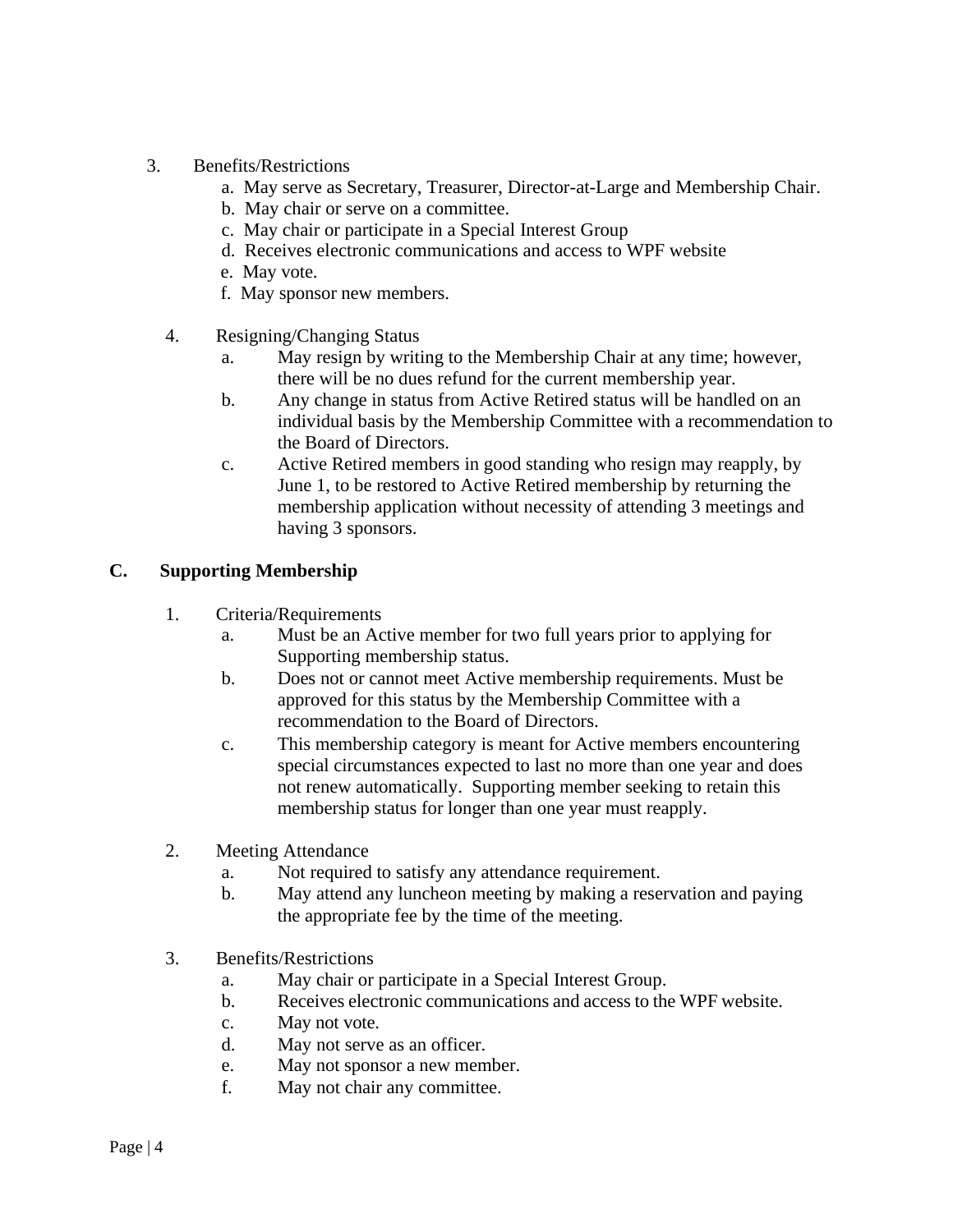- g. May be a full member of any committee other than the Membership Committee.
- 4. Resigning/Changing Status
	- a. May resign by writing to the Membership Chair at any time; however, there will be no dues refund for the current membership year. Supporting members may resume Active membership by contacting the Membership Chair and meeting the eligibility and attendance requirements as reflected in the Bylaws. A Supporting member is not required to obtain sponsors or go through the membership application process. If the Membership Committee determines that there is an opening with respect to the total membership cap, the category cap, and the place of business cap, the Supporting member will be restored to Active membership immediately upon receipt of her prorated dues for the remainder of the fiscal year.

# **D. Emeritus Membership**

- 1. Criteria/Requirements
	- a. Be an Active and/or Active Retired member for ten full years prior to applying for Emeritus membership status; or
	- b. Have been an Active and/or Active Retired member for ten full years who left the organization in good standing and wishes to return as an Emeritus member; and
	- c. Be 55 years of age or older; and
	- d. No longer be employed full-time; and
	- e. Be approved for this status by the Board of Directors through a recommendation by the Membership Committee.
- 2. Meeting Attendance
	- a. Not required to satisfy any attendance requirements.
	- b. May attend any luncheon meeting by making a reservation or paying the appropriate fee by the time of the meeting.
	- c. May bring guests.
- 3. Benefits/Restrictions
	- a. May chair or serve on a committee.
	- b. May chair or participate in a Special Interest Group.
	- c. Receives electronic communications and access to WPF website.
	- d. May not vote.
	- e. May not serve as an officer.
	- f. May co-sponsor a new member.
- 4. Resigning/Changing Status
	- a. May resign by writing to the Membership Chair at any time; however, there will be no dues refund for the current membership year.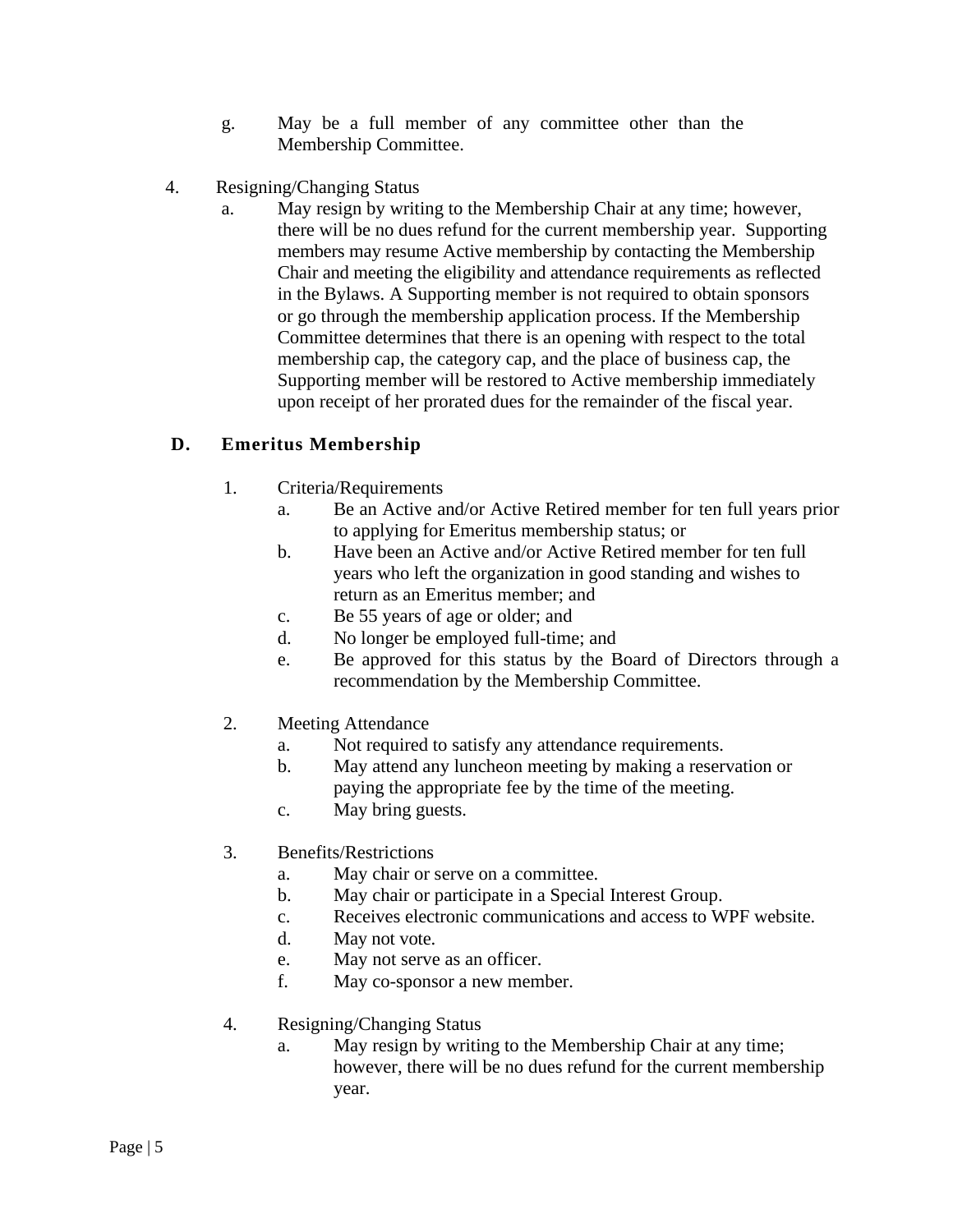b. Any change in status from Emeritus status will be handled on an individual basis by the Board of Directors through a recommendation by the Membership Committee.

# **II. Limitations on Membership:**

- A. Active membership is currently limited to 150. Active Retired, Supporting and Emeritus members are not included in this total.
- B. No more than 10% of the Active membership can be in any one occupational category and no more than 5% from any one company.
- C. Occupational category is determined by each member**'**s job description.
- D. Membership is not transferable within a company by which a member is employed.

## **III. Membership Application Procedures:**

- A. New members are accepted once yearly. Completed applications must be received by the Membership Chair by June 1 for membership beginning September 1 of that same calendar year.
- B. An Active and Active Retired member may either sponsor or co-sponsor a total of no more than two (2) new member applications in any fiscal year. An Emeritus member may co-sponsor no more than two (2) new member applications in any fiscal year.
- C. New members may be a sponsor after 24 months of membership. The waiting period to sponsor a new member does not apply to WPF members who have been reinstated as members after having left WPF in good standing.
- D. The primary sponsor shall obtain the application for the prospective member from the Membership Chair, at which time the sponsor and the Membership Chair shall discuss the qualifications of the prospective member.
- E. Prospective members will attend a WPF luncheon meeting with each of her sponsors, a total of three meetings, within the twelve months prior to application.
- F. Sponsors will agree to provide any information about the prospective member as requested by the Membership Committee.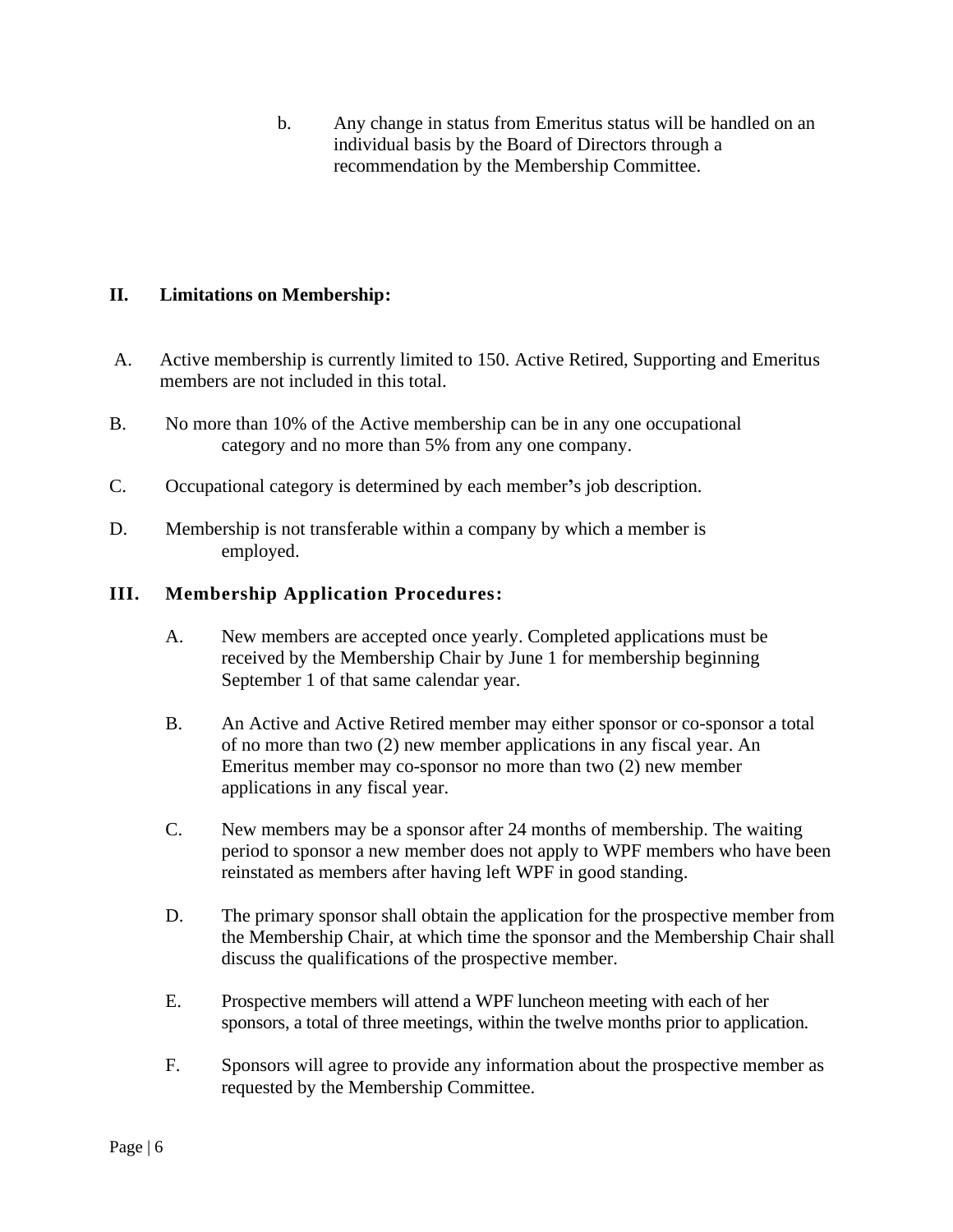- G. If an applicant is rejected for membership, the primary sponsor and co-sponsors will be notified prior to notifying the applicant.
- H. Members of the Membership Committee, WPF President, and Supporting members cannot act as sponsors.

# **IV. Bylaws: Amending or Repealing:**

The Board of Directors, or a simple majority (more than one half) of the Active and Active Retired members may initiate an amendment or repeal of the Bylaws. An Active or Active Retired member shall present a suggested Bylaw change in writing to an officer with a statement of the rationale for that change. The officer will then present the change to the Board of Directors for review at the next scheduled Board of Directors meeting. The member(s) requesting the change may be asked to make themselves available for additional information, either at the Board of Directors meeting or at a special meeting. At the next scheduled membership meeting, the Bylaw change will be introduced to the Active and Active Retired membership. The following month**'**s Newsletter will outline the Bylaw change and rationale. At the following membership meeting, the Bylaw change will be discussed and voted on. For passage, the amendment or repeal must receive a simple majority vote of a total of the Active and Active Retired members present.

## **V. Dues, Fees, Expenses, and Budgets:**

- **A. Dues Notices and Collection Procedure**: Original dues notices will be mailed by the Membership Committee in conjunction with the Administrative Assistant in January of each year.
	- 1. Dues must be paid by March 1.
	- 2. Dues may be paid in installments with the permission of the Board of
	- 3. Directors.
	- 4. At the March membership meeting, the Administrative Assistant will attach a Dues Reminder Notice to the name tag of any member from whom dues are not received by March 1
	- 5. The Administrative Assistant will send a reminder notice and/or call to any member from whom dues are not received by March 15.
	- 6. By April 1, a list of members, if any, from whom no dues have yet been received will be provided to the Board of Directors. Each member with delinquent dues will be called by the Membership Committee to encourage continued membership.
	- 7. Any member whose dues have not been paid by April 1 will be deemed to have resigned.
	- 8. The Membership Committee Chair will send a letter expressing regret at the choice to discontinue membership.
- **B. Dues** for Active Retired members shall be the same as dues for Active members.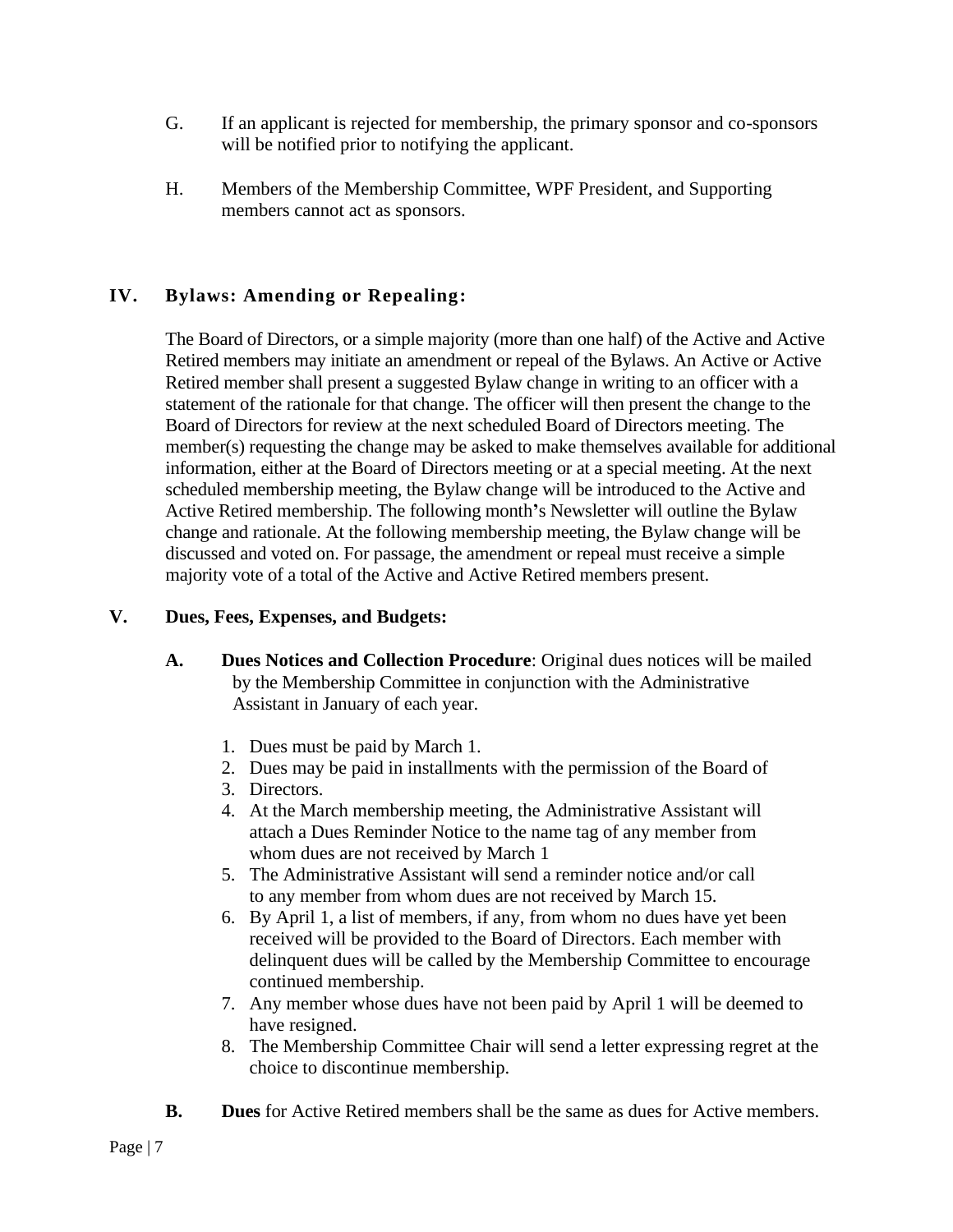- **C. Fees** for guest lunches, socials, seminars, and workshops are due at the time of or prior to the event.
- **D. Refunds:** Dues and fees are not refundable.
- **E. Budgets:** Committee Chairs will submit budgets, when requested by the Treasurer, by year end. The WPF budget and dues will be based on a cumulative surplus no lower than \$5,000 at the end of the fiscal year. If the proposed budget requires a change in dues, the membership will be notified in the November Newsletter and it will be voted on at the December meeting.
- **F. Expenses:** Committee Chairs are authorized to spend money up to the amount of and in the categories of the approved budget without seeking additional Board of Directors approval. Each committee should monitor its annual budget (either coordinated by the Chair or designee.) All expense reimbursement requests (including Administrative Assistant expenses) should be submitted to the Chair or designee. This individual then must approve and record the expense and submit it to the Treasurer for reimbursement. No committee shall exceed its budget without prior approval of the Board of Directors.Three bids must be submitted on any non-budgeted purchases or costs that exceed \$500.

**Dues Calculation:** Dues for members joining at times other than the beginning of the year will be pro-rated according to the number of months remaining in the WPF year.

**G. Special Interest Groups** are self-sustaining.

## **VI. Nominations and Election Schedule:**

The Nominating Committee designates a slate of officers and presents the slate to the Board of Directors by October of each year. The slate is derived from information collected from the annual committee preference questionnaire, as well as specific requests from WPF members. The slate is presented to the membership at the November meeting, and nominations are solicited from the floor or by email. The slate then appears in the Newsletter. At the December meeting the vote is taken. New officers assume their positions on January 1. The members of the Nominating Committee are precluded from nominating themselves. Only one person from any given organization or business can be nominated for and serve on the Board of Directors during the same year.

#### **VII. Committees:**

- A. Each Committee Chair shall be appointed as set forth in the Bylaws.
- B. Committee Chairs whose positions are not elected members of the WPF board are appointed by February 1 and serve through January of the following year.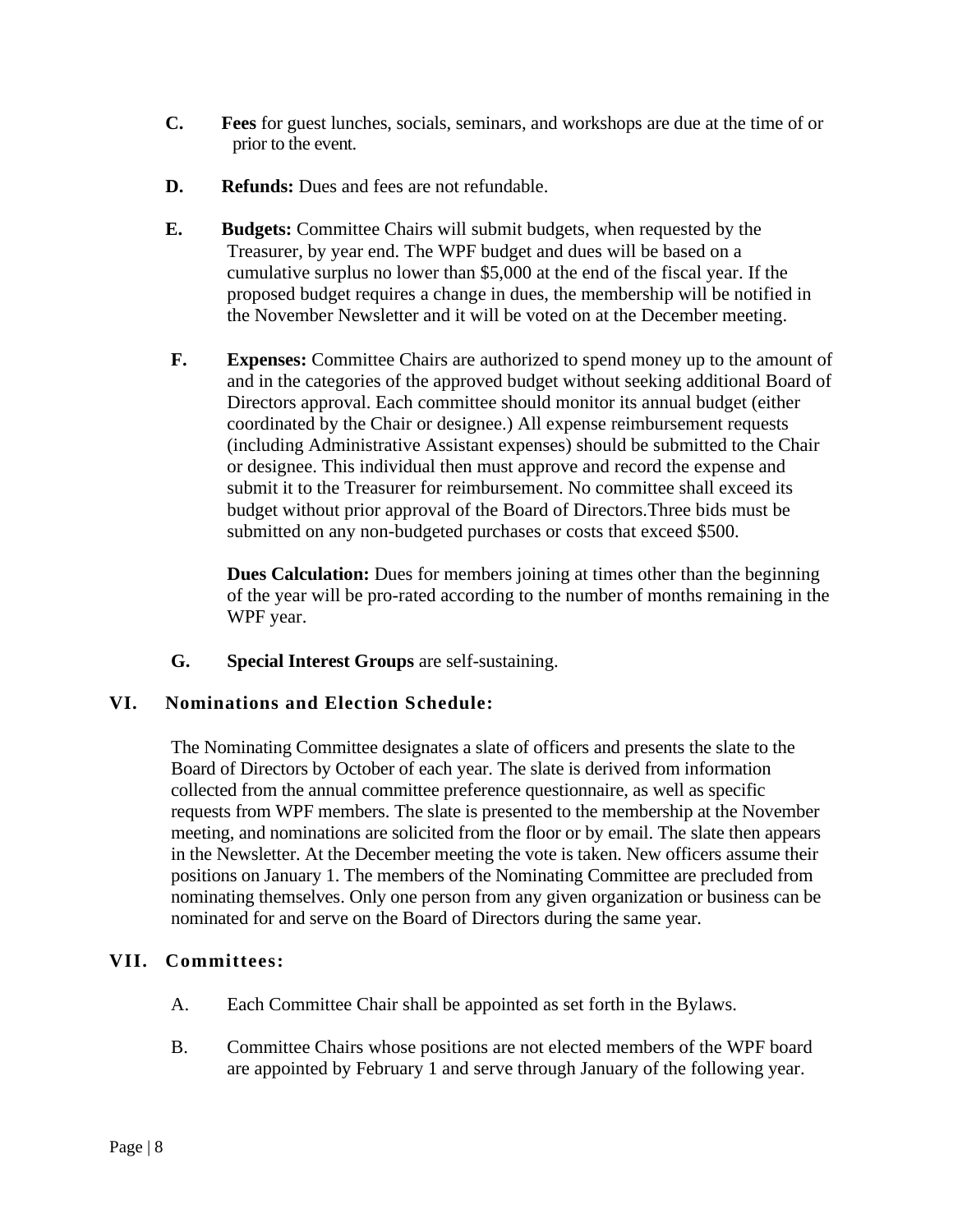C. The Chair of each committee is responsible for keeping the Board informed of the work of each committee for which she is responsible and for seeking necessary Board of Directors approval for the actions of the committee for which she is responsible.

### **VIII. Perihelion Award:**

- A. The Perihelion Award is an extraordinarily special award to be given to a member for outstanding service to WPF.
- B. The Award was first awarded in 1991 and was awarded a second time in 2005. The award was reinstated in 2016 to be awarded in 2017, during WPF's  $40<sup>th</sup>$ anniversary year, and shall be awarded at such other times as provided herein.
- C. The Award is not an annual award. It shall be given only occasionally when it is determined that there is a member especially deserving of such special recognition.
- D. The Award shall be awarded by the WPF Board upon nomination by any WPF Board Member or WPFF Board Member and a vote of the majority of the current WPF Board of Directors.
- E. The Award shall be presented to the recipient at the WPF Annual Business Meeting in December. The Award itself shall be determined by the WPF Board of Directors at the time of the Award.

#### **IX. News of Our Sisters:**

- **A. Death of a Member:** In the event of the death of a WPF member, the first member who is aware of the death should notify the President.
- **B. Death or Illness of Member, Parents, Spouse, or Child:**
- **1. Cards/Notification in Newsletter.** Cards should be sent for the death of a parent, spouse, child, or member; the illness of a member, or the birth of a child. Cards should be selected based upon the event and the individual circumstances whenever possible. When appropriate, and with the permission of the member, notification of the event may be included in the Newsletter. The Board of Directors or its designee will assume responsibility for these acknowledgements.
	- **2. Contributions.** Contributions may be made by the Board of Directors in the member**'**s name to the WPF Foundation or to another nonprofit organization such as the Heart Association, Hospice, etc. if the member has been a strong advocate for that organization. The contribution shall be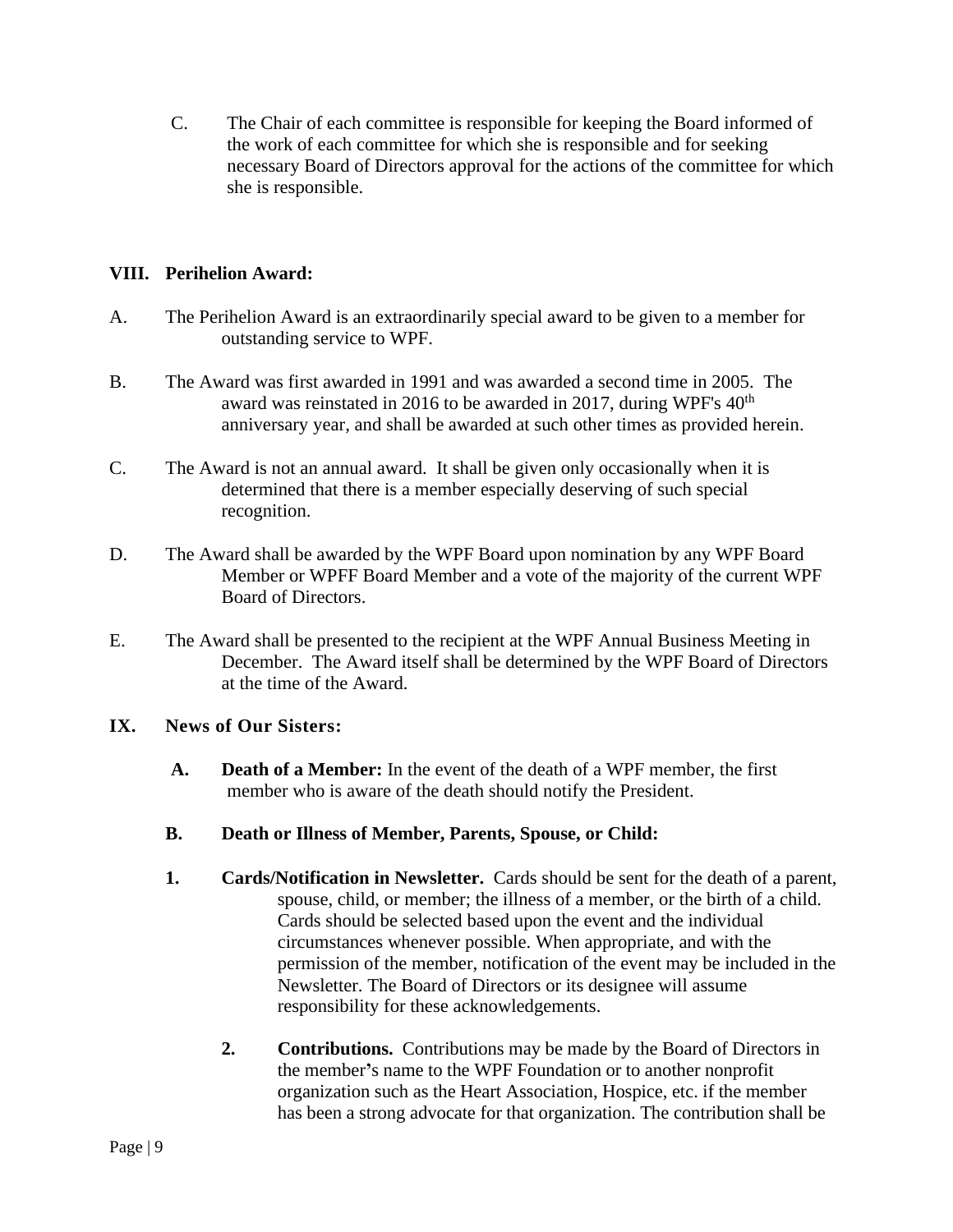\$100 in the case of the death of the member and \$50 in the case of the death of a member's spouse or child.

C. **Career Changes:** Career Changes and advancements may be published in the Newsletter or News of Our Sisters.

## **X. Miscellaneous:**

- A. The monthly meetings of the Board of Directors are open to members. The meeting day is determined by the President.
- B. Announcements at the luncheons and information placed on the dining tables are limited to WPF business only. Other topics of interest can be presented on the Information Exchange Table.
- C. As a benefit of membership, WPF members**'** political candidacy may be announced from the podium. Leaflets describing political candidates and flyers regarding political candidates, their qualifications or activities, may be placed at the Information Exchange Table for retrieval by members at any time.
- D. The President of the Board of Directors shall review the activities of the Administrative Assistant. The President may choose to delegate this responsibility to the Past President. The yearly review and contract renewal will take place each December prior to the election of the new officers and board members in December and their installment in January.
- E. In the event of inclement weather, regularly scheduled meetings will follow the schedule of the facility at which luncheons are held. Members should check local news for closings of the facility. Information will also be posted at WPForum.org on home page.
- F. Women's Professional Forum Private Facebook Group- Purpose and Policies WPF created a private Facebook group page for sharing news of WPF meetings, events, activities and other communications to the membership. Only WPF members may participate in the group. Posts are limited to news from the WPF Board and announcements and photos of WPF events, including events and activities sponsored or held by Special Interest Groups. Any items that do not involve a WPF event or activity will not be permitted and, if posted, will be deleted. Only WPF members will be able to see who is in the group and what they post. Self-promotion, spam and irrelevant links are not permitted. Questions regarding the WPF Facebook page should be directed to the 2<sup>nd</sup> Vice President.

Below is a non-exhaustive list of examples of posts that are **not** permitted on the WPF Facebook group page:

- Members' personal or company announcements;
- Notice of or information about non-WPF fundraisers:
- Community and non-profit events;